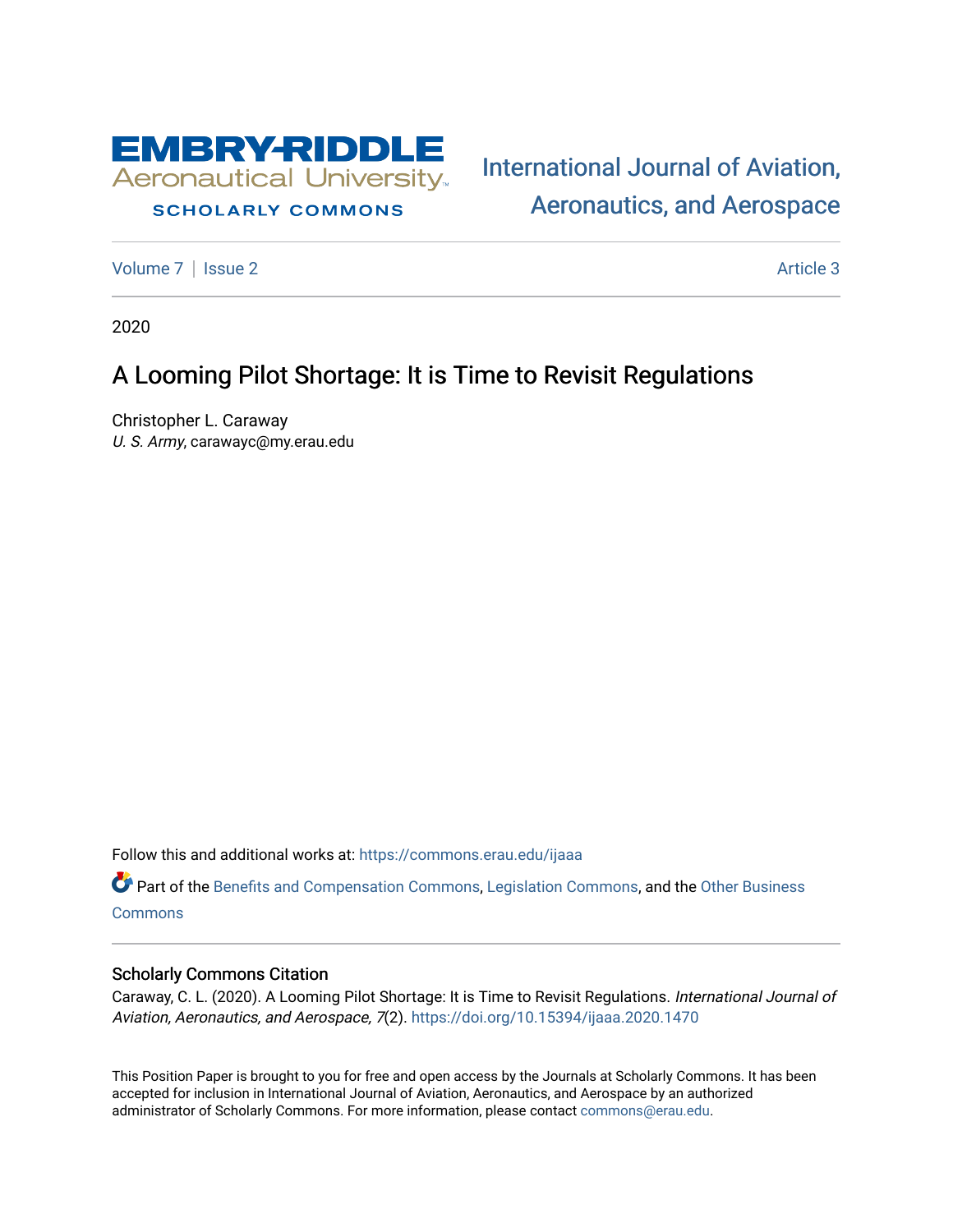In 2018, Boeing forecasted the demand of 790,000 pilots by 2037 (Coast Flight Training, 2018). This predicted number is a 267% increase from the 2018 population of active commercial pilots worldwide of 305,000, according to Mazareanu (2018). Kohler (2019) estimates that North America alone will require more than 200,000 new pilots over the next two decades. However, according to student trends monitored by the Federal Aviation Administration (FAA) (2019), the actual number is closer to 360,000 new pilots. The aviation industry will have to double the number of student pilots from the 2018 level and maintain that level for the next 18 years to meet the projected pilot demand. According to the FAA (2019), the number of student pilots was 167,804 in 2018, an 18,863 increase from the 2017 levels. In order to resolve the shortage gap, the aviation community needs to recruit 36,683 new pilots every year from 2018 to 2037. A pilot shortage is looming, and it is time to revisit the regulations.

In the past 106 years, aviation has significantly expanded from a luxury of leisure to a necessity of business and personnel travel. It is the cornerstone for international trade and has been a critical enabler for globalization. Aviation has influenced the current business model in every sector and changed our economic culture. If the aviation industry cannot find a solution to its pilot shortage, then the aviation industry will not be the only economic sector to suffer. The entire global economy will suffer.

This paper will explore business changes airlines need to make to reduce the gap between pilot supply and demand. First, it will look at the history of relevant regulations to determine the intent behind each rule. Next, it will establish other crucial contributing factors to the situation, investigate each rule's ability to meet the intent and the rule's effect on the pilot shortage through complied data, and establish solutions by changing regulations. If the regulations are found not to be a factor, then the paper will evaluate other contributing factors to determine possible solutions to the pilot shortage and suboptimal operations of future aviation operations.

## **History of Key Aviation Regulations**

## **Flight Hour Minimums**

In 1997, Congress instructed the FAA to "determine whether current minimum flight time requirements applicable to an individual seeking employment as a pilot with an air carrier were sufficient to ensure public safety" (FAA, 1997, p. 3731). In response, the FAA conducted a study attempting to correlate aviation accidents from 1991 to 1997 with the number of hours pilot-in commands (PIC) and second-in-command pilots (SIC) had at the time of their accident. The FAA's study found the majority of pilots-in-command (53%) involved in Part 121 accidents had between 10,001 and 20,000 flight hours, and only 7% of first officers involved in Part 121 accidents had less than 2,000 hours. As a result, the agency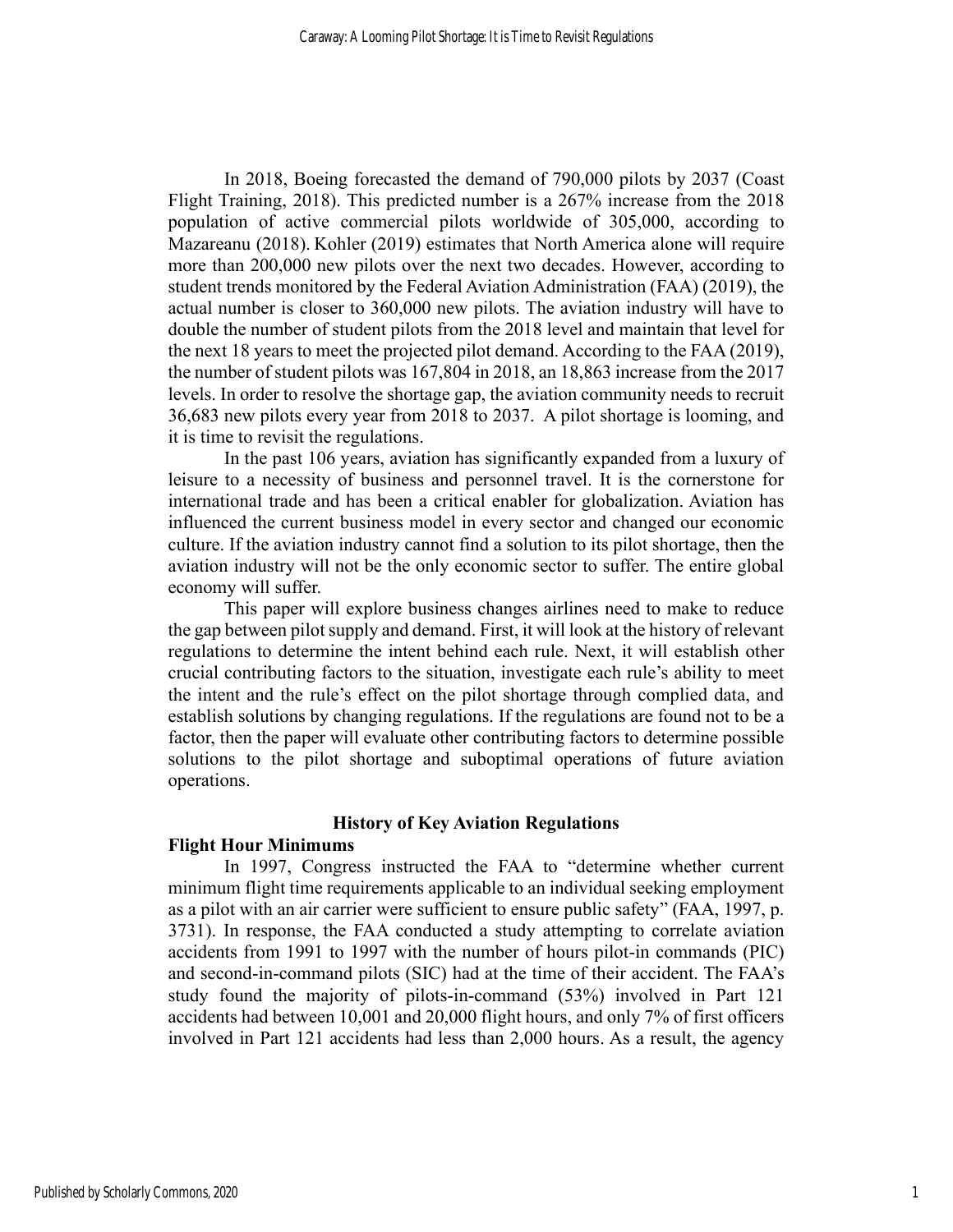concluded that there was "no negative relationship between minimum flight hours and National Transportation Safety Board (NTSB) Part 121 and 135 investigated accidents" and recommended no changes to the then 250 flight hour requirement (FAA, 1997, p. 16).

The 250-rule stood in place until 2013 when the FAA aligned the flight hour requirements with the International Civil Aviation Organization's (ICAO) 2011 standard of 1,500 hours for both PICs and SICs with PICs having at least 1,000 hours as a SIC (FAA, 2013; Hoffman, 2014; ICAO, 2011). The FAA contributed this change to Colgan Air 3407 crash in February 2009 (FAA, 2013), but the PIC and SIC of the accident had 3,379 and 2,244 flight hours, respectively (Jansen, 2015). Had the 1500-hour rule been enforced before February 2009, it would not prevent the Colgan Air 3407 crash.

## **Mandatory Retirement**

When passenger air travel began, there was no regulation forcing pilots to retire at a certain age. In fact, for the first few decades, each airline self-regulated pilot retirements. It was not until 1960 that the FAA created a mandatory retirement of the age 60 for air carrier pilots. When the FAA announced the rule, they gave four reasons behind the rule:

- The process of aging involves "progressive deterioration of certain important physiological and psychological functions";
- the effect of the aging process cannot be determined on an individual basis because each person is affected by the aging process to different degrees at the same point in life;
- degeneration as a result of the aging process occurs at a faster rate the older one becomes; and
- the result of age degeneration is most often sudden incapacity, disabling an individual without prior warnings or symptoms (as cited in Kasperzak Jr., 1981, pp. 244-245).

The given reasons all considered aviation safety; however, the rule formed from ambiguity in the aging process and limitations of the medical field in 1960. As the medical community made medical advancements and poor health habits such as smoking became less acceptable in society, a need for periodic reconsideration of the criteria for a mandatory retirement age of pilots occurred. In 1980, Dr. Stanley Mohler suggested a new standard to determine "pilot fitness: freedom from an impairing disease, the ability to perform, and the desire to continue flying" (Kasperzak Jr., 1981, p. 257). This new criterion did not result in a change in the mandatory retirement age.

In 2004, Dr. Russel B. Rayman redefined the criteria for the mandatory retirement age by asking three questions in a hearing for the Senate's Committee for Aging: "after the age 60, will air transport pilots have a higher aircraft accident rate; will there be significant performance decrement in the cockpit; and will there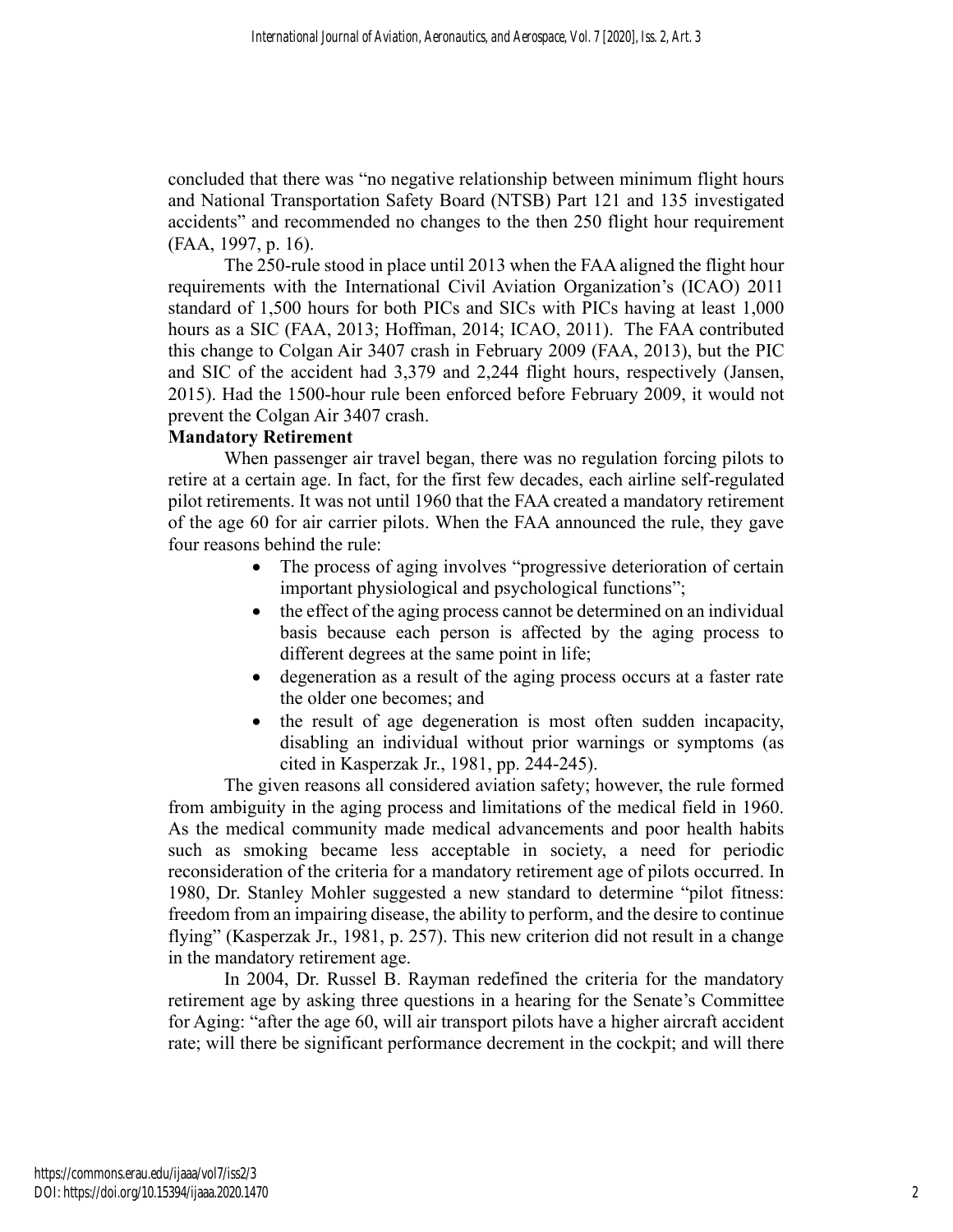be an unacceptable risk of sudden in-flight incapacitation due to medical causes?" (pp. 1-2). Dr. Rayman was unable to draw a definitive conclusion to the first question because of the 34-year effect of the 60-rule ("A Fresh Look," 2004, p. 2). As for the second and third questions, Dr. Rayman concluded that age had an insignificant impact on decrement in the cockpit, and there were safety precautions in place such as a SIC to prevent accidents in case of incapacitation ("A Fresh Look," 2004, pp. 2-3). Three years later, Congress raised the mandatory retirement age to 65.

### **Regulatory Effects on the Airline Industry**

Many critics, such as Silk (2017), have contributed pilot shortages to regulations. Some, like Silk (2017), focused on the 1,500 flight hour requirement while others focused on the mandatory retirement age (Kohler, 2019). Each provides substantial arguments to support their claims, but to truly understand these factors, we must conduct a qualitative and quantitative analysis.

### **The 1,500-Hour Rule**

If the FAA's 1,500-rule is a core cause of the pilot shortage, then we would expect to see a decline in registered airline transport pilots (ATP) and commercial pilots since its enactment in 2013. Instead, since 2013, we see a steady level of combined ATP and commercial pilots with a slight increase in levels in 2017 and 2018. We also see a consistent rise in the number of active ATP certificates since 2013. Commercial pilots are the only area where a significant decline occurs.



*Figure 1.* Active Airmen Certificates (Data compiled from the FAA, 2019).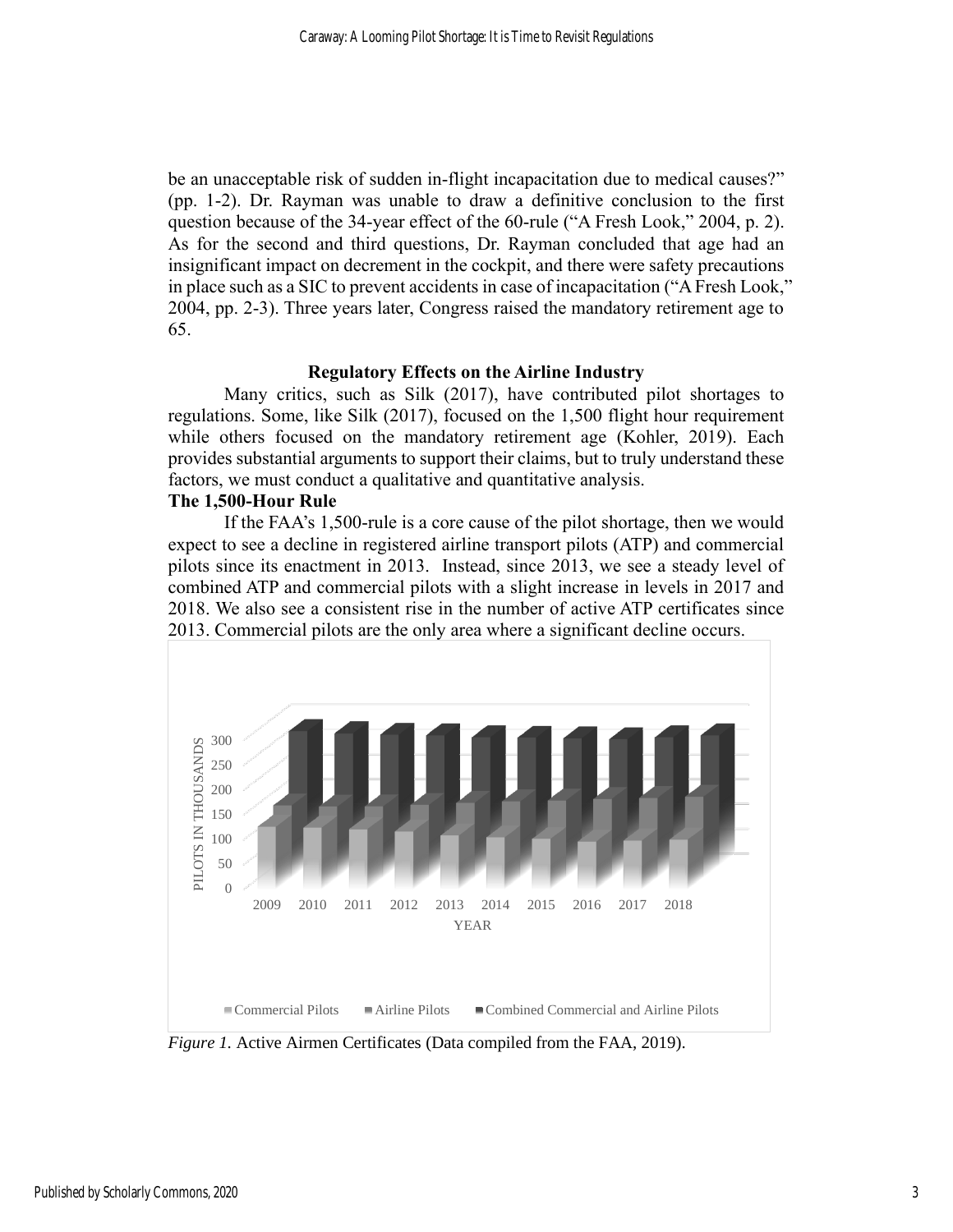Qualitatively, the data does not support the conclusion that the 1,500-rule is contributing to the pilot shortage. Quantitatively, the data infers future issues in the aviation community. First, the rate of growth of ATP and commercial pilots is not significant enough to meet the future demand of 790,000 pilots. Secondly, since current regulations require pilots to obtain a commercial certificate before obtaining an ATP certificate (Office of the Federal Register, 2020) and there is a decline in commercial pilots, current trends suggest the demand for ATPs will deplete the number of commercial pilots until the population of commercial pilots is only pilots older than 65 and pilots with 1,499 hours or less. Once this event occurs, the supply of pilots will force airlines to hire pilots based on availability instead of demand. While data is not available to determine if this event has occurred or when it will occur, incidents such as Horizon Airlines cancellation of 300 flights in June 2017 due to pilot shortages (Smith, 2017) suggests we have reached this critical point of depletion.

Another effect worth consideration is the rule's ability to meet the intent. The FAA enacted the 1,500-hour rule as a response to a fatal crash (FAA, 2013), and Senator Chuch Schumer stated that the regulation "undoubtedly save lives" (as cited in Silk, 2017, para. 25). From this response and statement, the implied intent of the rule is safety. The rule is a safeguard to prevent future accidents. If the rule meets its purpose, we would expect to see a decline in air carrier accidents after July 2013.



*Figure 2.* United States Air Carrier Accident Rates 2009 – 2018 (Bureau of Transportation Statistics, 2019).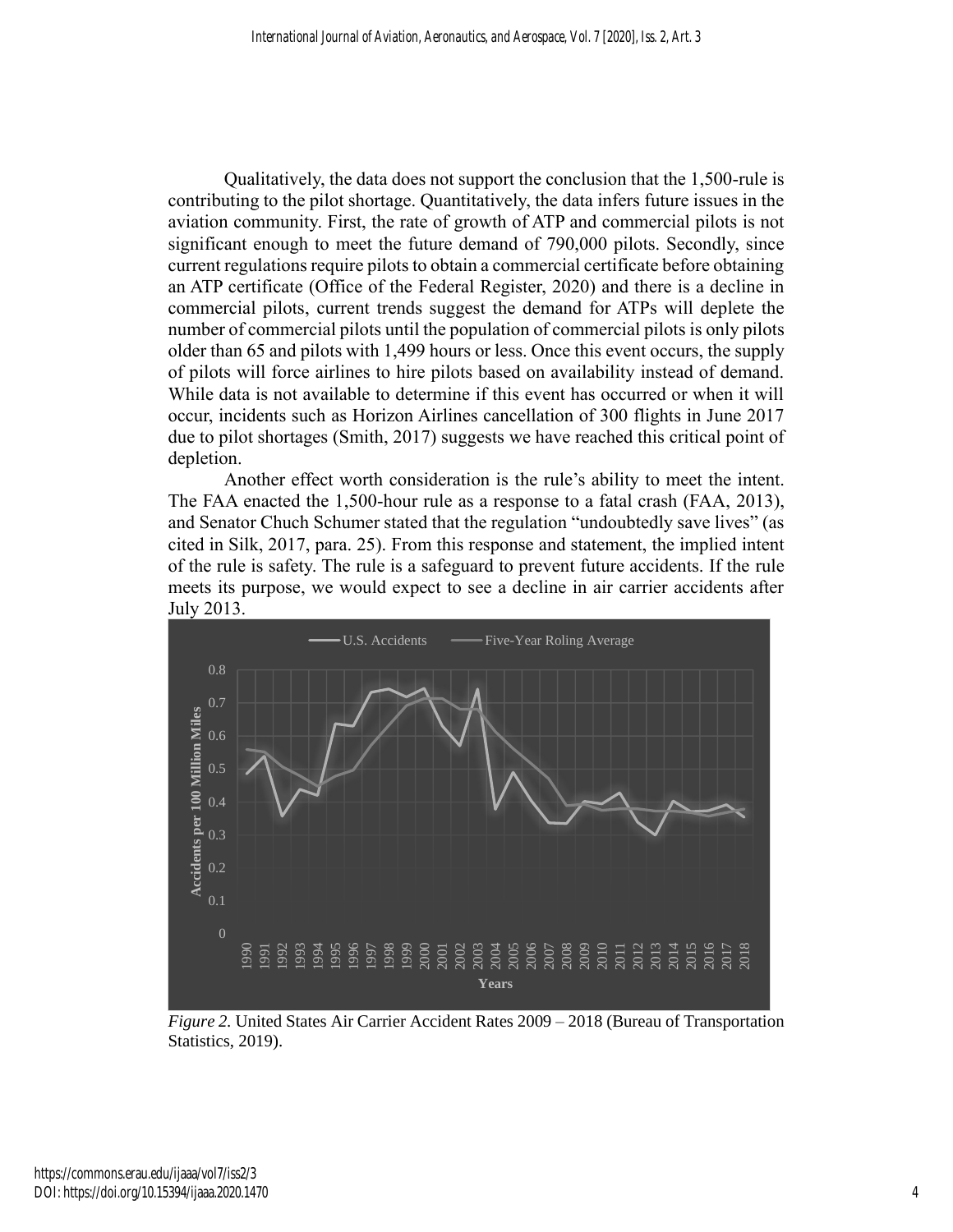When the air carrier accident rate is compared to miles flown, there is a slight decline in the accident rate for three years following 2013; however, the data before 2013 suggests that the 1,500-hour is not the cause of the fall. The sharp decline in the five-year rolling average starting in 2004 indicates there was a change between 2002 and 2003 that resulted in a better safety record. The accident began to stabilize in 2008, and variations in the accident rate are likely natural fluctuations due to the dynamics of the aviation environment.



*Figure 3.* U.S. Airline Accident Rate 1997-2016 According to the NTSB (as cited in Josephs, 2019).

Comparing the accident rate with departures provides a different perceptive to air carriers'safety records. This dataset better depicts the most dangerous modes of flight: take-off and landing. The five-year rolling average supports the same conclusion as the previous dataset. A change caused a significant decline in airline accidents beginning in 2004 and stabilizing in 2008. The slight and steady increase in accident rates after 2008 signals that 1,500-hour rule enacted in 2013 does not affect airline accidents.

#### **Mandatory Retirement**

There are several different estimates on the number of airline pilots retiring in the next decade; however, according to the FAA (2019), 46,188 qualified airline pilots with current medical physicals will lose their ability to fly for an airline in the next eight years. That is an average of 5,773.5 pilots a year. Applying the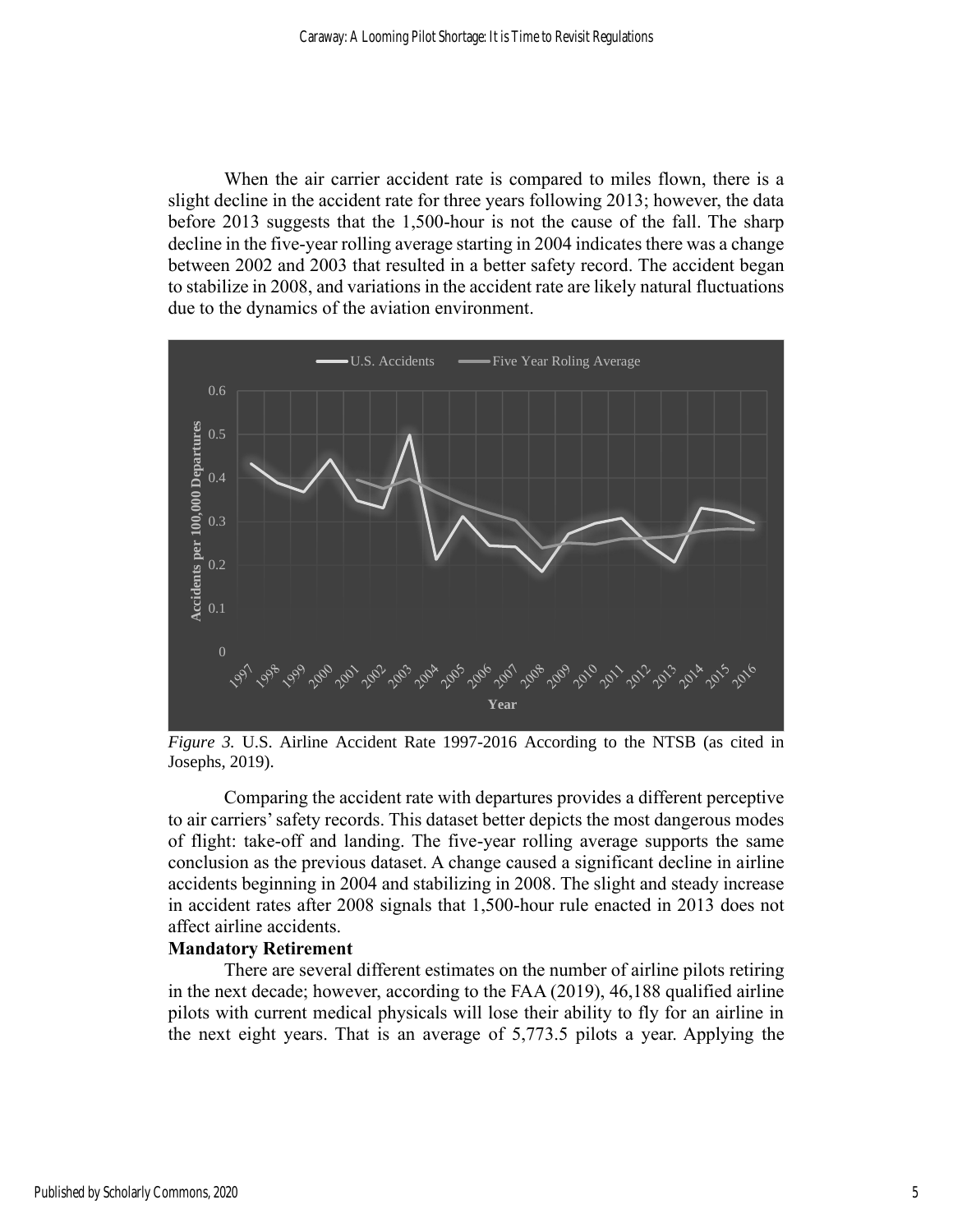commercial airmen certificate growth for 2018 and assuming that all pilots presently holding commercial pilots qualify for an ATP certificate for the next 20 years, the commercial pilot population will deplete by 2039 if airlines replace all their retiring pilots with commercial pilots. Since the current population of commercial pilots consists of retired airline pilots and pilots that do not have 1,500 yet, the actual date of depletion will occur earlier.

## **Other Contributing Factors to the Pilot Shortage**

Government regulations have imposed limitations affecting both the entry and exit of the pilot population, but there are other factors limiting entry into the industry. In addition to regulations, Bob Seidel contributes demographic shifts and socioeconomic factors to the pilot shortage (as cited in Garcia, 2018, para. 10). Both factors are worth consideration since demographic shifts in military veterans continuing careers as airline pilots are changing the financial burden most student pilots incur during qualifications.

## **The Demographic Shift**

According to Kevin Kuhlmann, most pilots hired in the 1980s were from the military, and only a quarter of new pilots were non-veterans, but today that statistic is reverse (as cited in Kohler, 2019, para. 12). The military was a primary and complementary source of pilots in the civilian sector because the military had an abundance of pilots. In 1941, the Army Air Force was producing 30,000 pilots a year due to World War II (Craven & Cate, 1955, p. 433). Other peaks in pilot training occurred in 1953 as the Air Force produced approximately 7,200 pilots a year for the Korean War and in 1970 with 3,500 annual trainees for the Vietnam War (Ashcroft, 2005; Axe, 2018). After the conclusion of each war, the military reduced the number of pilot positions, and the result was a greater supply of pilots for air carriers than the demand. Regulations would force most of these surplus pilots to retire from the airlines in the 1980s and the last of them to retire in 2019.

Presently, the military is no longer a primary source of pilots for the airlines, nor is it complementary. As of March of 2020, the Air Force had a deficit of 2,100 pilots (Axe, 2020); thus, making the Air Force a competitor for pilots. All branches of the military had similar figures. To gain an advantage in the competition for pilots, the Air Force is introducing several strategies. The Air Force started offering \$420,000 retention bonuses in 2018 if a pilot completes 12 years in the branch (Losey, 2018). The addition of this bonus means the annual income for an Air Force pilot is between \$74,444 and \$165,000 without the inclusion of housing and substance allowances, hazardous flight pay, and additional benefits such as free medical and dental care. The Air Force also offers free flight training and a skill set for a promising career in the airlines after the pilot exits the service. While these strategies are encouraging, the major airlines can still compete with higher pay and the lack of military-related demands; however, there is one strategy the military has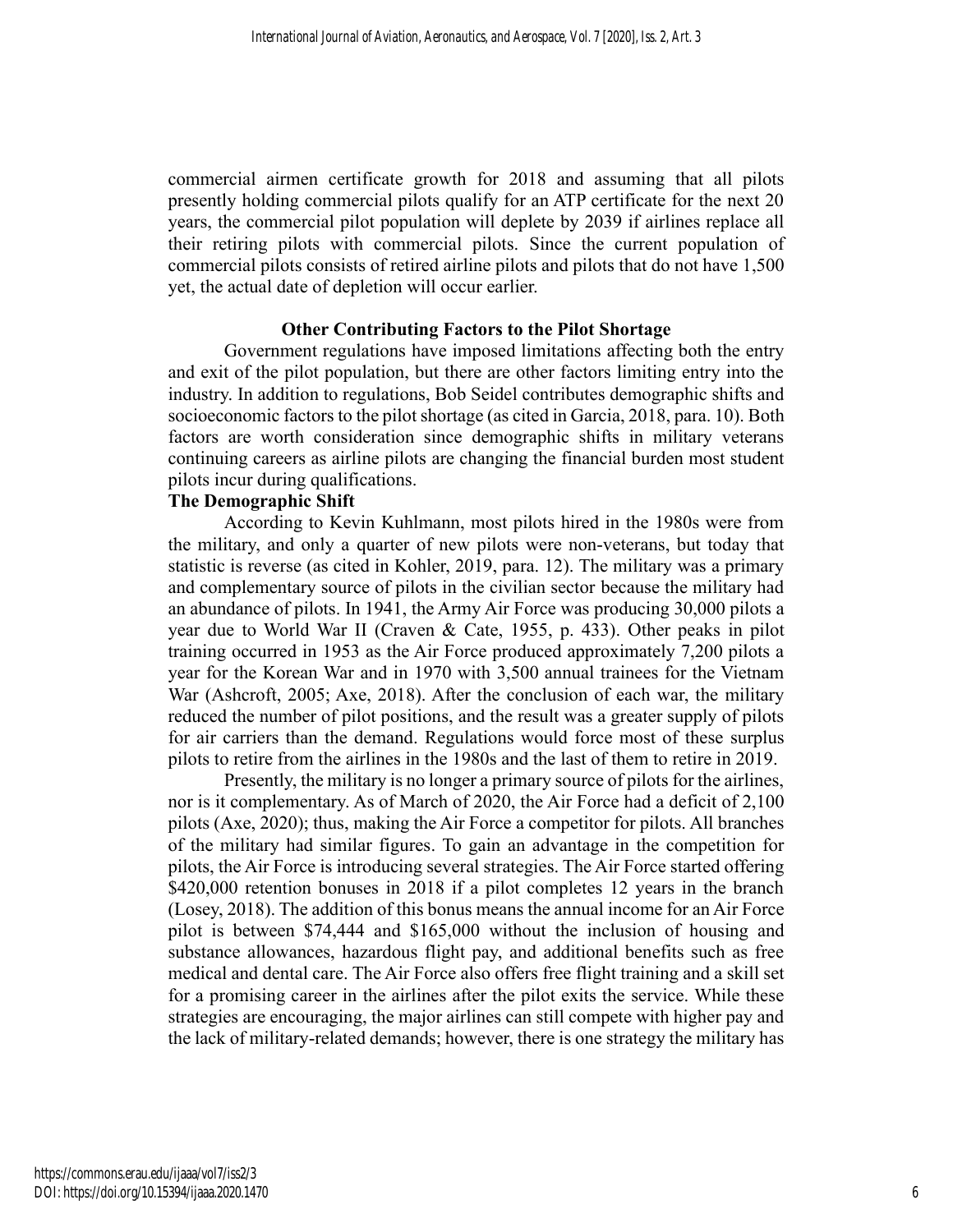that can nullify any competition from the airlines. The military, when authorized by the Commander-in-Chief, can involuntarily recall pilots back into service, immediately reducing the number of pilots working for the airlines.

## **The Socioeconomic Factor**

The demographic shift in pilot backgrounds has resulted in another relevant factor: socioeconomics. When the military was the primary source of pilots for the airlines, the cost of pilot qualification was not a concern for the airlines. The majority of pilots received their qualifications at the expense of the taxpayer. Today, this is no longer true; therefore, pilot qualification costs are now a critical factor in the airlines' ability to recruit new pilots. According to Pletz (2020), it can cost an aspiring pilot \$80,000 to become a certified pilot instructor (CFI). Embry-Riddle Aeronautical University (2020) estimates that attending flight students will pay between \$91,924 and \$111,924 for a four-year aviation degree and a restricted air transport pilot certificate. These costs may discourage aspiring pilots considering the average annual salary for a CFI is \$49,649 (Glassdoor, 2020), and an entry-level pilot position for a regional airline is approximately \$36,000 (Epic Flight Academy, 2019).

High pilot qualification costs and low starting salaries place most starting pilots in a financial burden. If a new pilot had accepted \$110,000 in student loans with an interest rate of 4.79% for 10 years, then they would be required to pay back \$13,865 in the first year. Assuming they were also able to obtain a CFI position making \$49,649, the loan payments would account for 27.9% of their income. This percentage would increase to 38.5% if the pilot started working at a regional airline at \$36,000. After making payments on the student loan, the assumed regional pilot would have a useable income of \$22,134.48 for their first year, which is below the United States poverty line for a family of four (U.S. Department of Health and Human Services, 2020). Situations like the ones above eliminate potential pilots who cannot afford the qualification costs or do not wish to have a reduced standard of living for the first few years from entering the industry.

#### **Discussion**

The United States government introduced the 1,500-hour rule under favorable intentions. The purpose of the government is to protect the society which it serves. The introduction of the rule in response to a fatal airline crash serves that rationale. Despite the justification for the enactment of the law, insignificant changes in the accident rate after 2013 proves the rule did not meet its intent. If the rule does not meet the designed intention, then we must consider the benefits and liabilities for keeping the rule in its current state.

Several people have claimed the 1,500-hour rule is a cause of the current pilot shortage. The data does not support this claim. The level of commercial and air carrier pilots combined as remained relatively the same since 2009. The only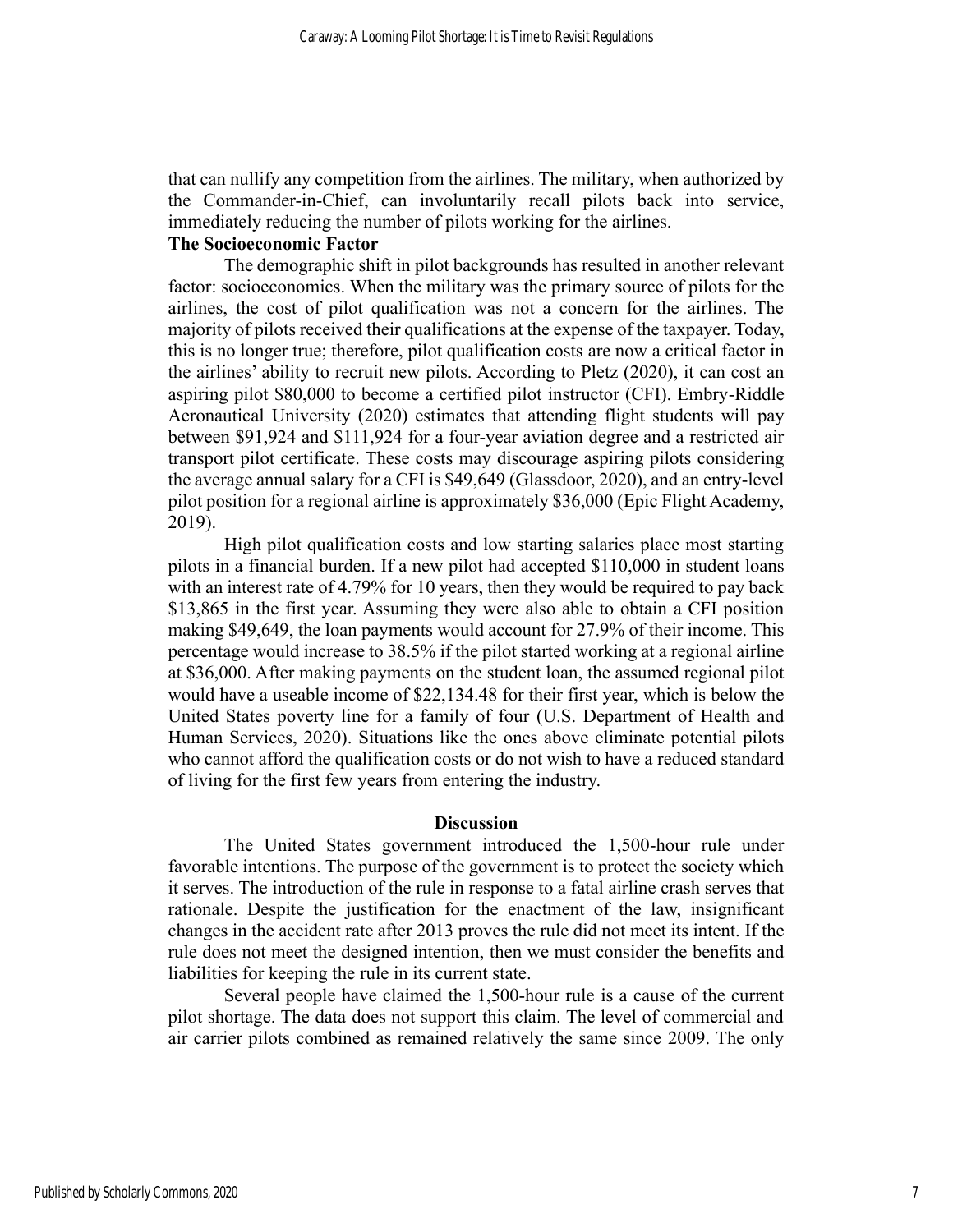significant change during this period is an increase in air carrier pilots with a corresponding decrease in commercial pilots. If the demand for pilots remained at the 2018 levels, then the argument for revoking the rule would be nugatory. If anything, the rule provides comfort to passengers in the knowledge that their pilots have experience.

Forecasts tell us that the demand for pilots will not remain at the 2018 levels; therefore, keeping the rule in its current state does create liabilities. While the rule does not directly contribute to the pilot shortage, it does limit the rate in which pilots can start working for airlines. Considering the 267% required increase in pilots by 2037, the rule may prove detrimental to the airlines' ability to fill flight decks. The airlines would have to deplete the pool of commercial pilots and then wait until future airline pilots obtain 1,500 hours or complete their military obligations. Once the pool of commercial pilots depletes, then a safety issue can arise. An airline's ability to hire quality pilots over minimally qualified pilots is dependent on the number of available applicants. If the number of quality applicants is below the needed amount of pilots, the airlines may feel pressured in hiring pilots having a subpar performance compared to the airline's usual standards, resulting in a compromise in safety. Besides, the rule keeps most starting pilots in positions with low salaries for more prolonged periods; thus, discouraging new pilots from entering the industry.

The government also designed the regulation regarding the mandatory retirement age as a safety consideration. The rationale behind the rule derives from the assumption that pilot skills diminish, and the risk of an incapacitating health event increases with age. In the 1950s and 1960s, limitations in medicine made predicting incapacitating health events difficult. Since pilots required excellent physical and mental health, it was logical for the government to use a general rule of diminishing health rather than individual cases as a measure for retirement.

Today, medical and aviation advancements have changed the dynamics concerning pilot retirements. While not perfect, the medical community can now predict incapacitating health events based on risk factors, key health indicators, and human behaviors. In addition, advancements in technology have enabled more accurate detection of diminishing skills such as sight, reaction time, and cognitive functions. Modern aircraft systems and flight procedures now include precautionary mechanisms that account for an incapacitated pilot. For example, an Airbus a350 is capable of flying based on data entered before the flight and autoland. Also, the flight controls are easily transferable to the alert pilot in the case of an incapacitated pilot. With these advancements and frequent rigorous medical exams, it may be time to considering moving away from a general preventative measure to an individual level.

Still, we must weigh the benefits and liabilities in consideration of the rule's validity. Changing the retirement age would not provide any significant changes to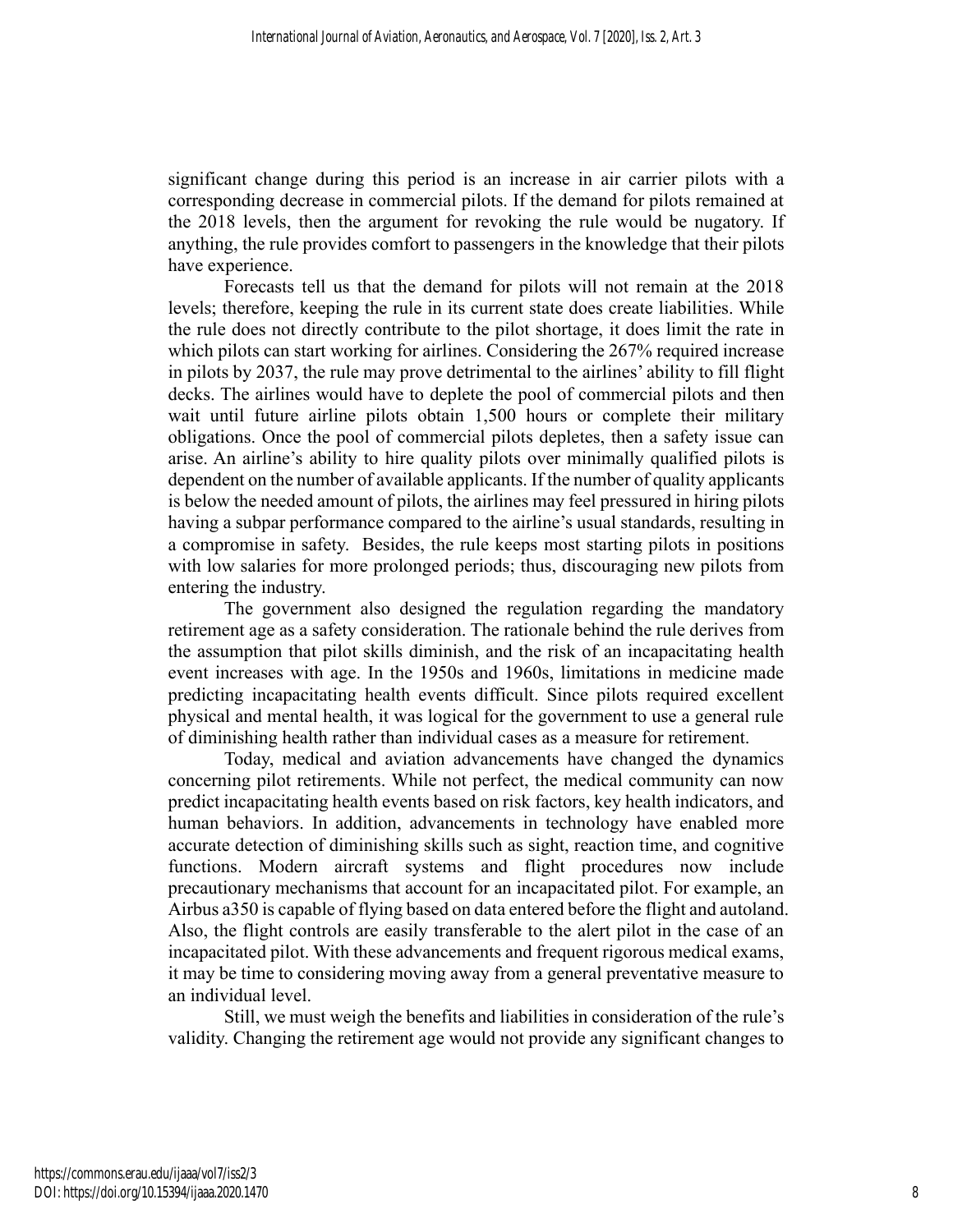the current situation. If the government were to change the age to 67 years old, it would only delay the majority of force retirements by two years in the most favorable circumstances. There is no guarantee that pilots would continue to work past the age of 65 if given the option. Eliminating the retirement age only changes how the government evaluates the competency of pilots. However, the law is still unnecessarily restrictive. Dr. Mohler said that "age alone, as in the case with race or sex, gives no information about an individual's competency or health" (as cited in Kasperzak Jr., 1981, p. 257). Since age alone is not a factor, and we now have measures to protect us from sudden pilot incapacity, the rule no longer serves its purpose and should be eliminated.

Changing either regulation does not provide a significant solution to the pilot shortage. All it will do is remove unnecessary restrictions. Pilot levels did not differ significantly in periods with or without the rules in effect; therefore, we must look at other contributing factors to find a method of recruiting new pilots in the required numbers. Airlines do not have much influence on military manning levels, but they can influence the pilot qualification costs.

The major airlines have an opportunity to eliminate the financial burden for student pilots wishing to become air carrier pilots while making a substantial profit for the airlines. The key to this opportunity is an income share agreement (ISA). In this particular case, an ISA would be a contract between the airline and the student in which the airline pays qualification costs in exchange for a percentage of future wages for a specified period. For example, United Airlines could agree to pay \$110,000 for a student's degree and flight training in exchange for 6.7% of the student's future wages for 10 years in which the student is making more than 50,000 dollars, not to exceed 200% of the cost of training. If executed properly, this method will eliminate the pilot shortage by attracting significantly more aspiring pilots while producing billions of dollars for the airlines.

For the student, ISAs have several advantages over student loans with one notable disadvantage. First, an ISA is not a traditional loan; therefore, it does not go on a student's credit report. As a result, it does not increase the student's debtto-income ratio, allowing the student freedom to make major purchases such as a house. Secondly, the student does not have to worry about the ISA in times of economic hardship. If the student is working below the wage requirement stated in the ISA or became unemployed, then the ISA repayments would be placed on hold. This element of the ISA would significantly reduce the probability of the student living at or below the poverty line. Finally, it allows the student to become financially stable earlier in their life by providing time to establish an emergency fund and other necessary savings. However, there remains the probability that the student would pay more money back to the airlines then if they had elected to use a traditional student loan. Depending on the interest rate, a student may only pay 20,000 dollars in interest with a 110,000-dollar student loan. With an ISA, the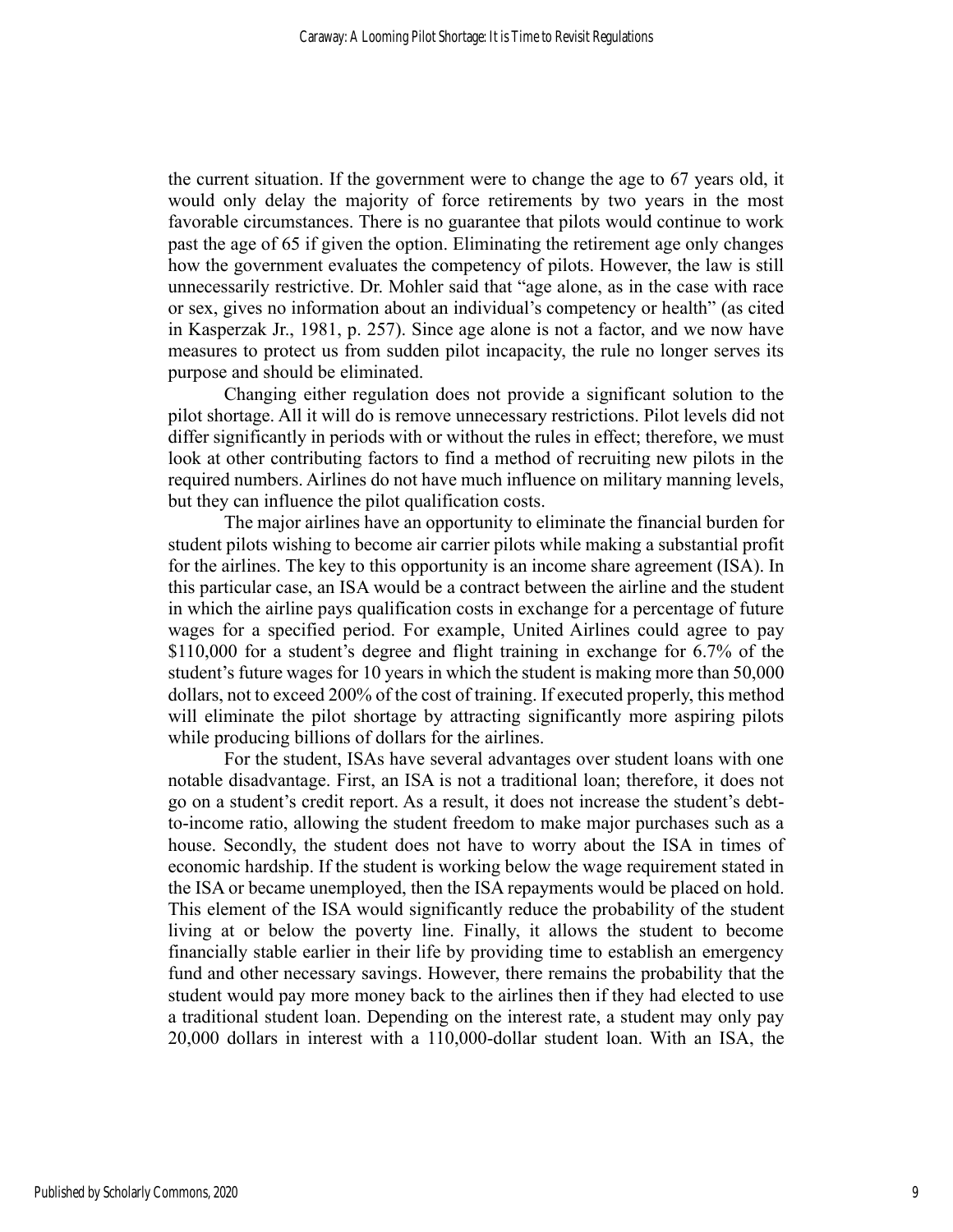student could pay between 4,000 and 110,000 dollars in addition to the original 110,000 dollars. However, for the pilot to pay back an additional \$110,000 with the proposed contracted stated above, the pilot would be making over \$350,000 in their tenth year.

ISAs also provide several advantages for the airlines. First, the ISA does not take into consideration the employer of the student. If United Airlines paid for the training and the pilot is hired by Delta Airlines, United Airlines still receives a percentage of the pilot's wages. Secondly, it allows the airlines to maintain pilot standards by giving the airlines input into school selection. Airlines can limit ISA offering to students that attend approved schools. Third, if the airline reduces the hourly wage by the percentage stated in the ISA, the airline can reduce the payroll tax owed to the government. Finally, if executed properly, the airlines have the potential to save billions of dollars in wages. If  $W_i$  equals the wages above the ISA salary requirement a pilot makes in a given year, *I* equals the interest rate, and *C* equals qualification costs, then the savings an airline could make is represented by the formulas:

$$
P_1 = \left(\sum_{i=1}^{10} w_i * I\right) - C \text{ and } S = \sum_{i=1}^{i=x} P_i
$$

where *P* equals a pilot, and *x* equals the total number of pilots given ISAs. Given the ISA conditions stated above, the pay scale of United Airline pilots according to Airline Pilot Central (2020a, 202b), and the assumptions that a pilot will not make more than \$50,000 until they begin employment with a major airline, not change airframes throughout their careers, works 80 hours a month and makes captain at their five-year mark, an airline would expect to save \$4,913.04, 28,931.20, 29,124.16, and 57,176 for an a319, 757, a320, and 787 pilots respectively. If the airlines give the 360,000 pilots needed to eliminate the pilot gap, then the total savings can range from 1.7 to 20.5 billion dollars. If the airlines were able to capture the maximum repayment of 200% for all 360,000 pilots, then this number would increase to \$39.6 billion. However, the airlines will not realize these savings until 12 to 16 years after the investment if the assumption is the pilot works for a regional airline for two years immediately following completion of their flight training. In addition, the airline will assume the risk of ensuring the pilot becomes employed with wages above the ISA requirement.

#### **Conclusion**

Despite several claims, regulations are not the core cause of the current pilot shortage; however, they are unnecessary. They also restrict the rate of growth in the population of commercial and air carrier pilots. Modifying or eliminating these regulations can prove a catalyst to resolve the pilot shortage quickly. Resolving the pilot shortage issue requires airlines to focus on qualification costs. Improving the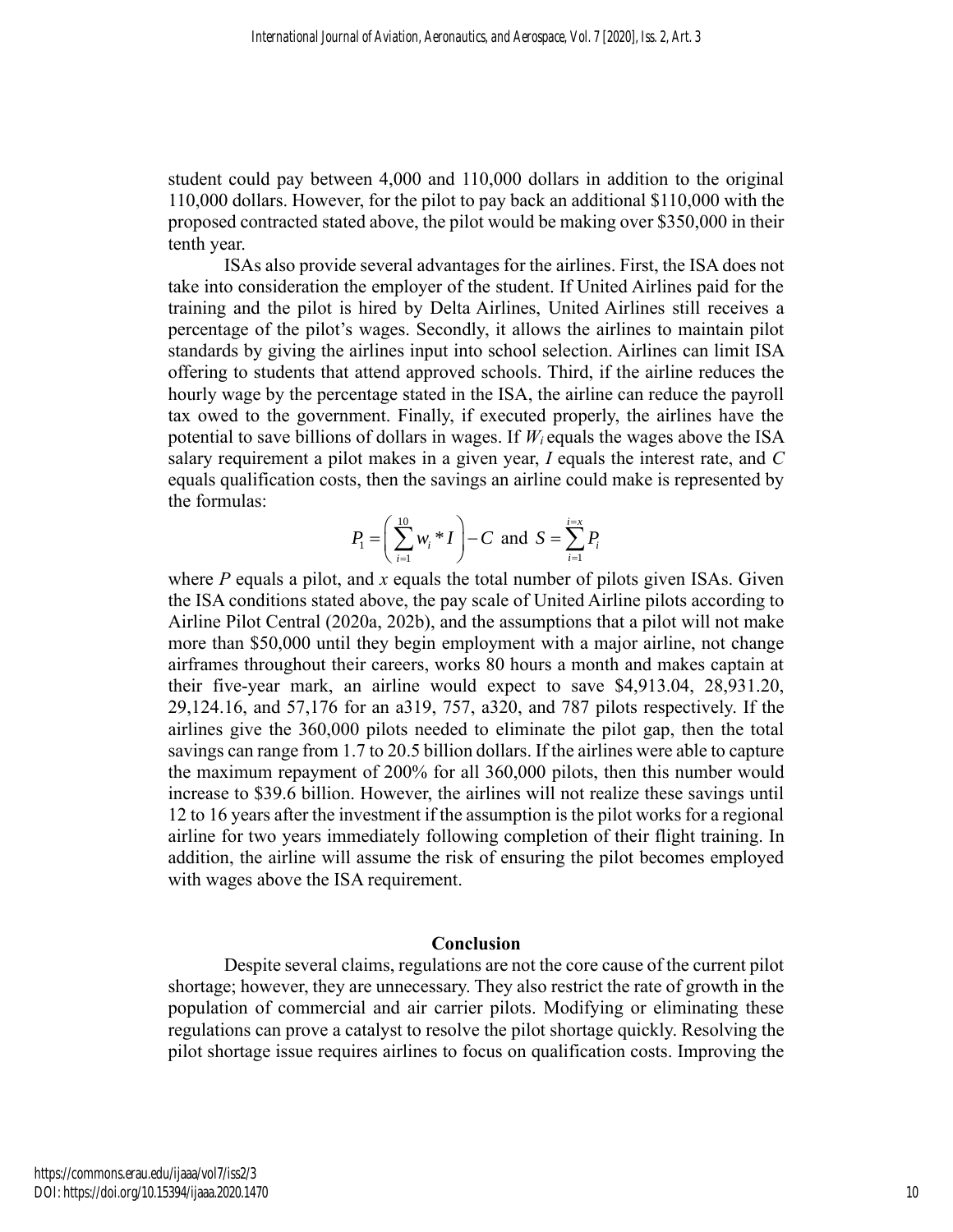quality of life and reducing the financial burden of potential pilots should attract the number of pilots needed to meet future demands. Airlines can accomplish this using ISAs. ISAs will not only accomplish the goal of resolving the pilot shortage; it will reduce the student loan crisis and provide an additional benefit of increased profits for the airlines.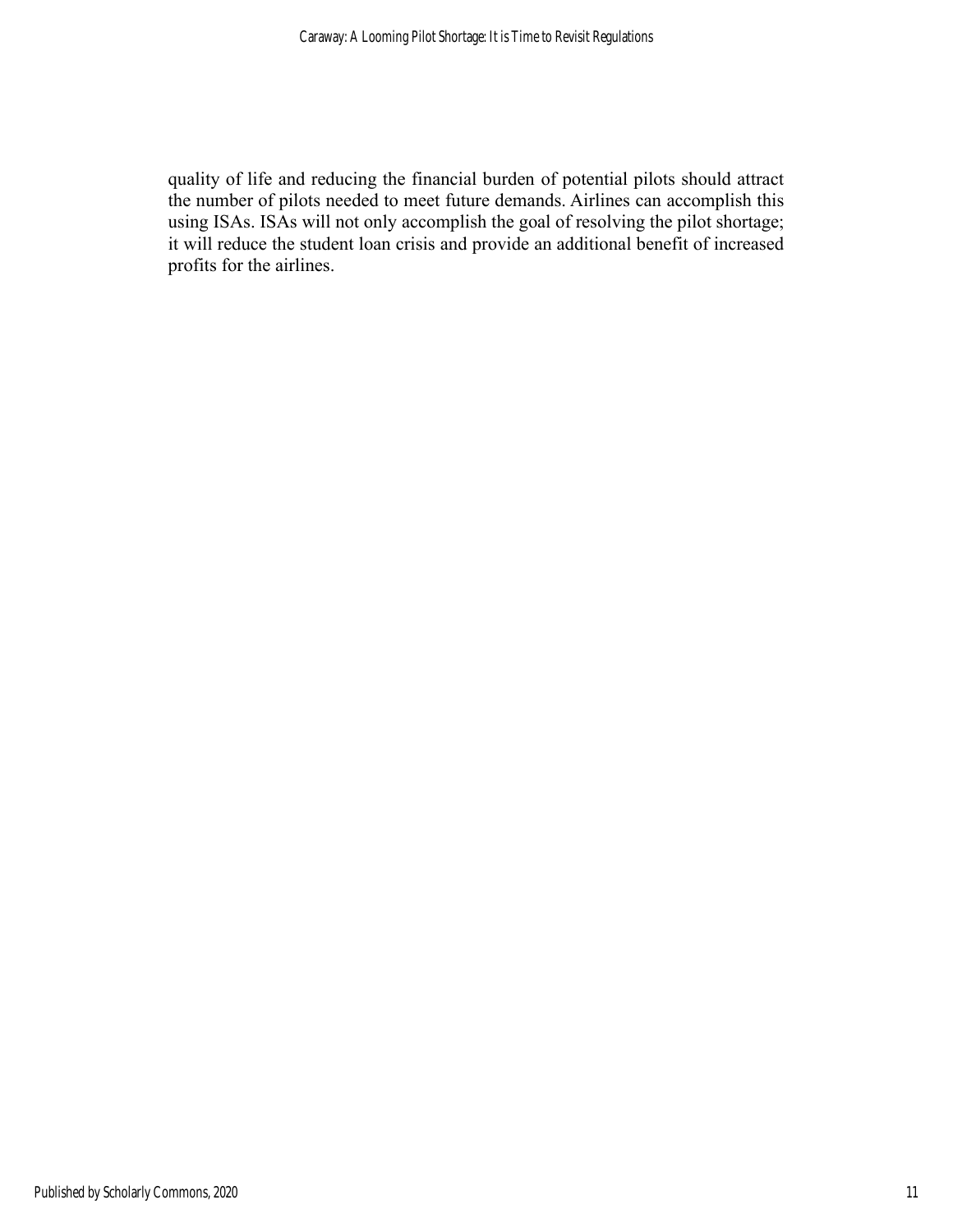## **References**

- A Fresh Look at Mandatory Retirements: Hearings before the Committee of Aging, Senate,  $108<sup>th</sup>$  Cong. (2004).
- Airline Pilot Central. (2020a, February 10). *Skywest*. Retrieved from https://www.airlinepilotcentral.com/airlines/regional/skywest
- Airline Pilot Central. (2020b, February 12). *United Airlines*. Retrieved from https://www.airlinepilotcentral.com/airlines/legacy/united\_airlines
- Ashcroft, B. (2005). *We wanted wings: A history of the aviation cadet program.* Retrieved from https://media.defense.gov/2015/Sep/11/2001329827/-1/- 1/0/AFD-150911-028.pdf
- Axe, D. (2018, May 4). *What's driving the U.S. Air Force pilot shortage?* Retrieved from https://foreignpolicy.com/2018/05/04/whats-driving-the-us-air-force-pilot-shortage/
- Axe, D. (2020, March 5). *The U.S. Air Force is short thousands of pilots*. Retrieved from https://nationalinterest.org/blog/buzz/us-air-force-shortthousands-pilots-2100-be-exact-129657
- Bureau of Transportation Statistics. (2019, December 18). *U.S. air carrier safety data*. Retrieved from https://www.bts.gov/content/us-air-carrier-safetydata
- Coast Flight Training. (2018). *Boeing forecasts significant pilot shortage at a 10 year high*. Retrieved from https://iflycoast.com/boeing-2018-pilotshortage-estimate-pushes-demand/
- Craven, W. F., & Cate, J. L. (1955). *The Army Air Forces in World War II: Men and planes* (Vol. VI). Retrieved from https://www.ibiblio.org/hyperwar/ AAF/VI/AAF-VI-13.html
- Embry-Riddle Aeronautical University. (2020). *Tution and estimated costs: Fall 2020*. Retrieved from https://daytonabeach.erau.edu/admissions/estimatedcosts
- Epic Flight Academy. (2019, March 17). *How much is an airline pilot's salary*. Retrieved from https://epicflightacademy.com/airline-pilot-salary/
- Federal Aviation Administration. (1997). *Training and qualification issue area.* Retrieved from https://www.faa.gov/regulations\_policies/rulemaking/ committees/documents/media/TAQacmfT1-01241997.pdf
- Federal Aviation Administration. (2013, July 10). *FAA boosts aviation safety with new pilot qualification standards.* Retrieved from https://www.faa.gov/news/press\_releases/news\_story.cfm?newsId=14838
- Federal Aviation Administration. (2019, February 4). *U.S. civil airmen statistics*. Retrieved from https://www.faa.gov/data\_research/aviation\_ data\_statistics/ civil\_airmen\_statistics/
- Garcia, M. (2018, July 27). *A 'perfect storm' pilot shortage threatens global aviation.* Retrieved from https://www.forbes.com/sites/marisagarcia/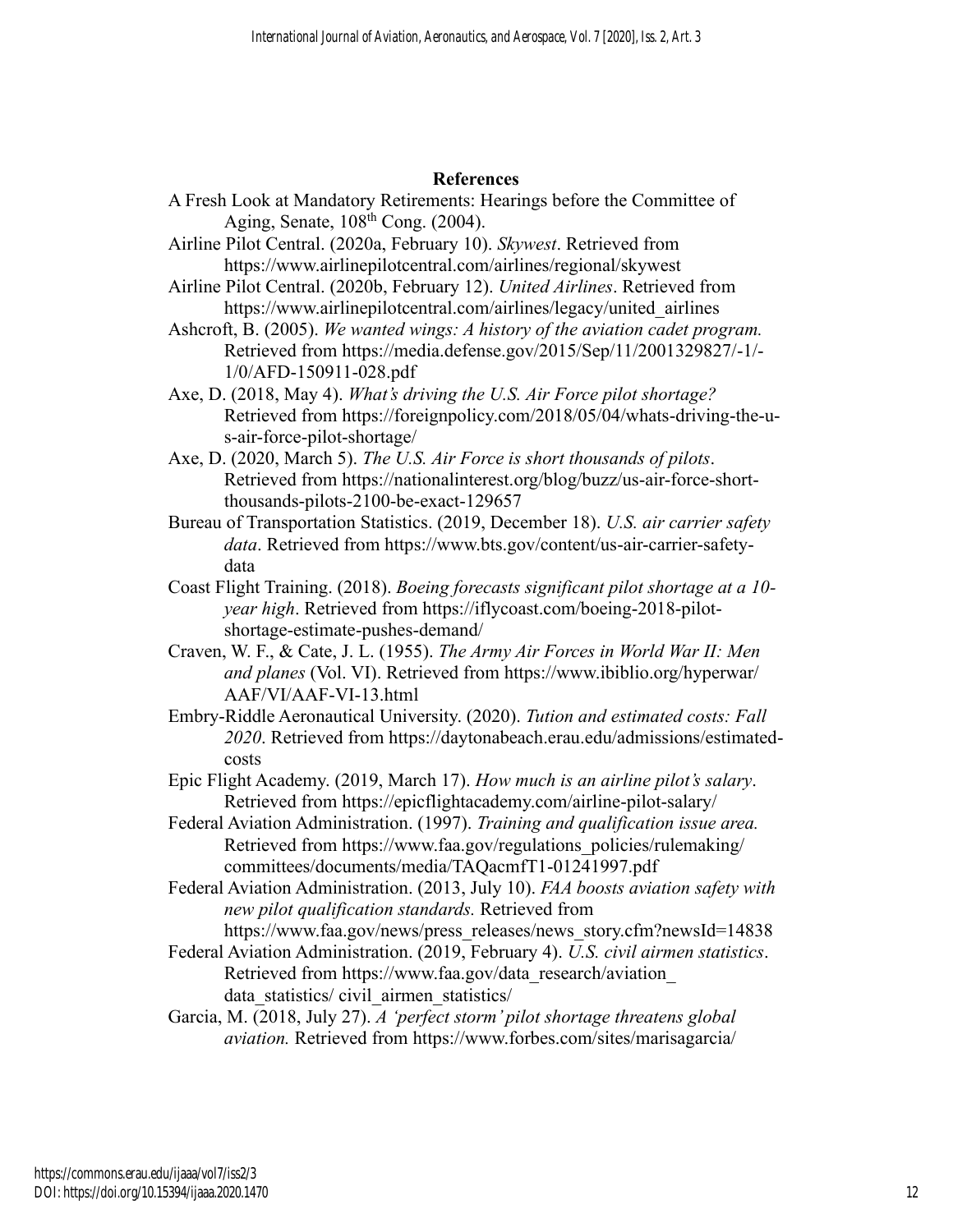2018/07/27/a-perfect-storm-pilot-shortage-threatens-global-aviation-evenprivate-jets/#736fb6171549

- Glassdoor. (2020, March). *Flight instructor salaries*. Retrieved from https://www.glassdoor.com/Salaries/flight-instructor-salary-SRCH\_KO0,17.htm
- Hoffman, A. (2014, April 22). *The effect of the "1,500 hour rule" and new pilot certification and qualification, requirements for air carrier operations.* Retrieved from https://www.tmtindustryinsider.com/2014/04/the-effect-ofthe-1500-hour-rule-and-new-pilot-certification-and-qualificationrequirements-for-air-carrier-operations/
- International Civil Aviation Organization. (2011, July). *Personnel licensing.* Retrieved from http://web.shgm.gov.tr/documents/sivilhavacilik/ files/pdf/saglik\_birimi/mevzuat/ICAO\_Annex%201-ed11.pdf
- Jansen, B. (2015, August 27). *Airline fears of pilot shortage spark Congress fight over required training*. Retrieved from https://www.usatoday.com/story/ news/2015/08/27/pilot-shortage-faa-1500-hours-required-colgan-crashalpa/32008451/
- Josephs, L. (2019, March 8). *The last fatal U.S. airline crash was a decade ago. Here's why our skies are safer*. Retrieved from https://www.cnbc.com/ 2019/02/13/colgan-air-crash-10-years-ago-reshaped-us-aviationsafety.html
- Kasperzak Jr., R. M. (1981). Mandatory retirement of airline pilots: an analysis of the FAA's age 60 retirement rule. *Hastings Law Journal, 33*(1), 241-261. Retrieved from https://repository.uchastings.edu/cgi/viewcontent.cgi? article=2733&context=hastings\_law\_journal
- Kohler, J. (2019, October 6). *Pilot shortage in Colorado and U.S. looms as current flyers are aging out and trainees face steep costs.* Retrieved from https://www.denverpost.com/2019/10/06/colorado-pilot-shortage-aviation/
- Losey, S. (2018, May 31). *Retention bonuses are spiking for a lot of Air Force pilots - could you get up to \$420K?* Retrieved from https://www.airforcetimes.com/news/your-air-force/2018/05/31/retentionbonuses-are-spiking-for-a-lot-of-air-force-pilots-could-you-get-up-to-420k/
- Mazareanu, E. (2018, August 30). *The pilot shortage - statistics & facts*. Retrieved from https://www.statista.com/topics/4324/the-pilot-shortage/
- Office of the Federal Register. (2020, March 24). *Electronic code of federal regulations*. Retrieved from https://www.ecfr.gov/cgi-bin/textidx?&c=ecfr&tpl=/ecfrbrowse/Title14/14tab\_02.tpl
- Pletz, J. (2020, February 5). *How bad is the pilot shortage? United is buying a flight school.* Retrieved from https://www.chicagobusiness.com/airlinesairports/how-bad-pilot-shortage-united-buying-flight-school